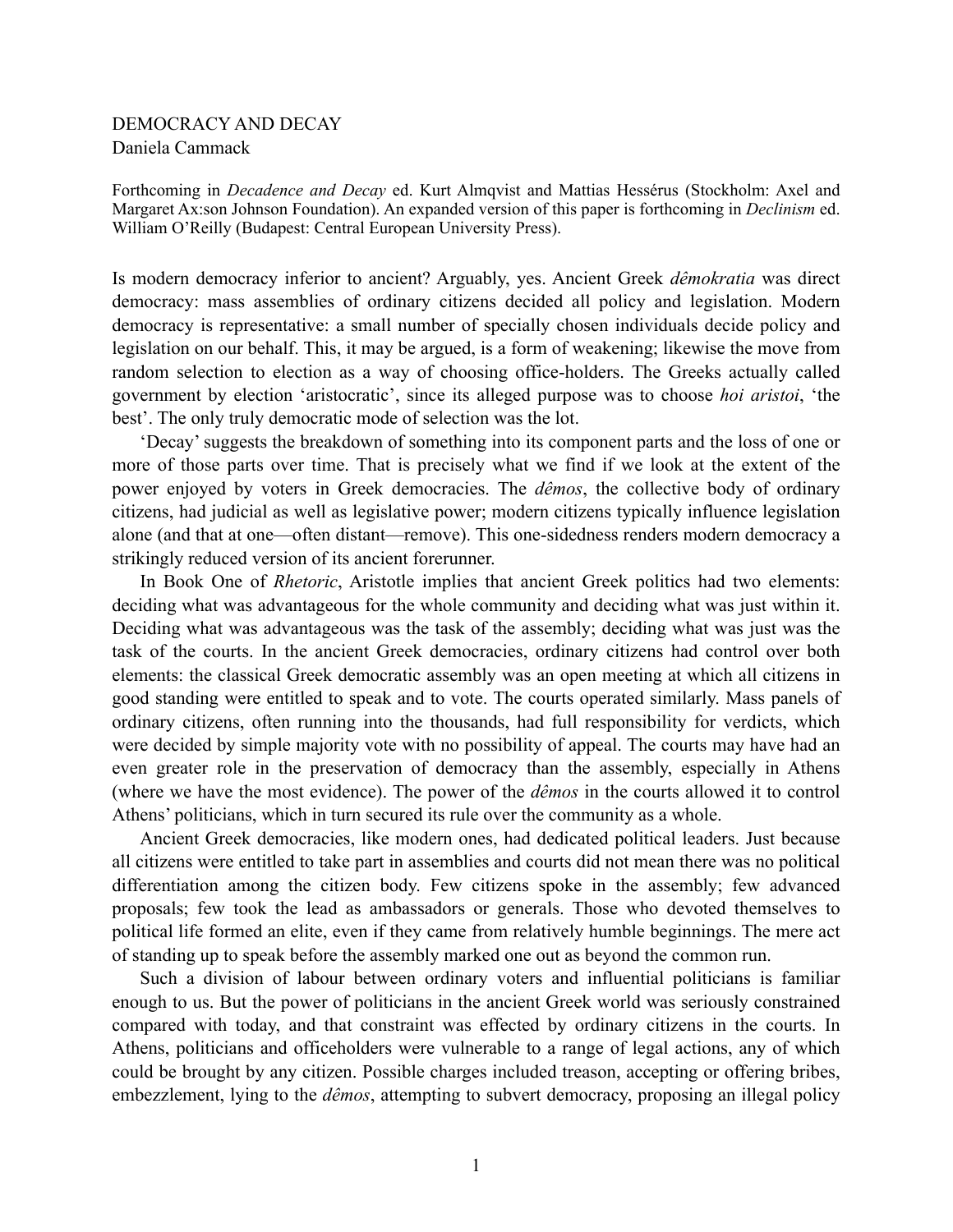or a disadvantageous law, or failing an audit of one's actions in office on either ethical or financial grounds. Standard penalties included fines, loss of citizenship, exile, and even death.

 Great gains—and glory—were certainly available to political leaders in Athens, but those who put their heads above the parapet had to watch out. A politician's rivals were always ready to try to bring him down, while ordinary voters, in their role as judges, retained power over both sides. The *dêmos* held the reins on its leaders in a way scarcely credible today.

## *The Debate over Athenian Legal Reform*

Typically, whoever ruled in a Greek *polis* controlled the administration of justice, but the judicial powers of the *dêmos* in fourth-century Athens were particularly notable. Thirty years ago these powers gave rise to a major academic dispute, one that itself suggests something interesting about decay in this context.

 The crux of the issue is as follows. At the very end of the fifth century (about halfway through the classical democratic era), the Athenians passed a series of reforms that, at least on paper, significantly expanded the political power of the courts at the expense of the assembly. Between 410 and 399 BCE Athens' entire body of law was revised, recodified, and reinscribed, and a new public legal archive was established, making it easier to bring cases to court. In 403/2 a new distinction between a law (*nomos*) and a decree (*psêphisma*) was laid down, along with a new law-making procedure. Previously, the assembly had enacted all legislation; now the power to make law was given to a new body, the *nomothetai* or 'legislators', 500 sworn judges who made their decision following what looked like a trial of the proposed law, with nominated speakers arguing for and against. The assembly retained responsibility for convening the *nomothetai*, but from this point on was only able to approve decrees, which were defined as policy decisions of an explicitly lower status than laws. Laws automatically trumped decrees, and if any were found to conflict, the decree would be abolished. Also in 403/2, the 'indictment for proposing an inexpedient law' was introduced. This gave any citizen the right to take the proposer of a law to court for having made a disadvantageous proposal, even if the law in question had already been approved by the *nomothetai*. Conviction abolished the law, and if the case was brought within a year of the original vote, the proposer was also liable to a personal penalty, not excluding the death penalty. This charge paralleled one established at least twenty years earlier, the 'indictment for making an illegal proposal', which from 403/2 on would apply only to decrees.

The result of these changes was striking. As of the beginning of the fourth century, everything decided by the Athenian assembly was open to being reversed by a court, though the opposite was not the case: nothing decided by a court could be reversed by the assembly.

 Modern scholarly interpretations of these changes have fallen into two camps. The first camp, headed by the magisterial Mogens Hansen, suggested that the reforms constituted a sea change in the character of Athenian democracy. The supremacy of the assembly gave way to the supremacy of the courts; the radical democracy of the fifth century was replaced by the moderate democracy of the fourth. Others saw a shift from popular sovereignty to the sovereignty of law, from democracy to republicanism and the rule of law, or from unlimited democracy to the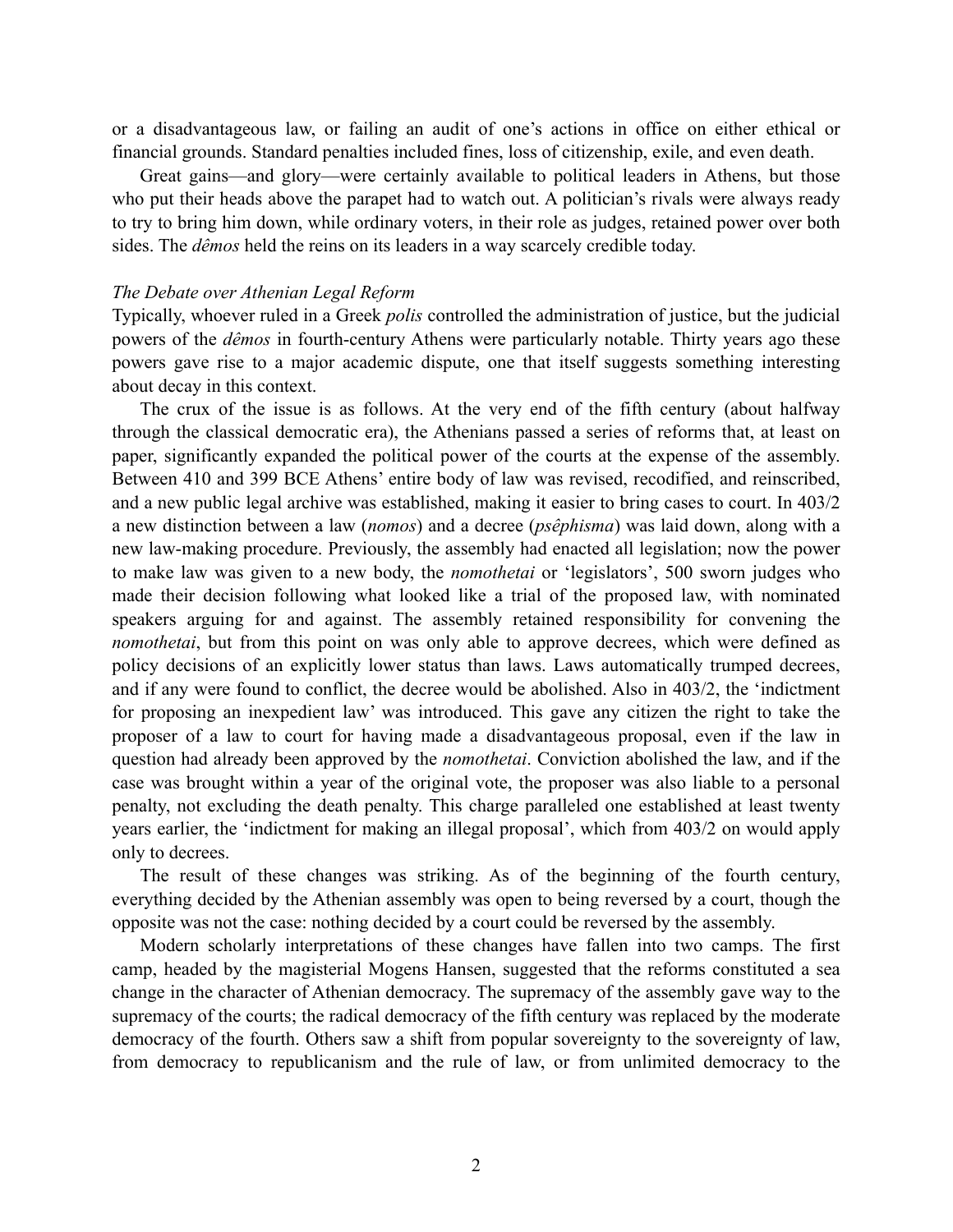recognition of the necessity of constitutional limits on sovereignty.<sup>1</sup> But everyone in this camp agreed the level of democracy in Athens had been reduced.

 The second camp—which included almost everyone else but most prominently Moses Finley and Josiah Ober—saw no such reduction. For one thing, it was argued, the reforms had little effect on political practice. We have examples of only nine laws passed using the new legislative procedure, and even fewer of the indictment for proposing an inexpedient law. By contrast, we have over 500 decrees passed by the assembly during the fourth century, showing that it continued to be the major site of political activity. For another, the reforms could not have changed the basic character of Athenian democracy. Since both the assembly and the courts were staffed by the *dêmos*, shifting tasks from one institution to the other could hardly have made a great difference. Moreover, the language of radical and moderate democracy was deemed anachronistic, reflecting nineteenth-century political groupings more than anything authentically Athenian.

 The dispute seemingly ran deep, but there was consensus on one key point: whatever the effects of the reforms, the motivation behind them was agreed. Both sets of scholars saw the reforms as a response to the trauma and instability of the last years of the fifth century. The catastrophic failure of the Athenian invasion of Sicily, the loss of numerous allies, naval disaster at Arginousai and the subsequent execution of nine of Athens' ten generals, final defeat in the long-running war against the Peloponnesians, and perhaps most painful of all, two nasty oligarchical coups, one in 411 and the other in 404, both actually legitimated by a vote of the assembly—the list of reversals was long and the conclusion to which they pointed apparently clear. The reforms, it was agreed, were an attempt by the Athenians to limit the damage they could do to themselves politically. Voters wanted a 'brake' to 'slow down the machine'; they hoped to avoid 'snap votes', 'hasty decisions', 'unthinking haste and passion', even 'mass psychosis' in the assembly.<sup>2</sup> In Ober's words, the recent 'errors' committed by the assembly had 'brought home to the Athenians the dangers of the unrestrained exercise of the popular will.' Accordingly, they 'enacted constitutional measures aimed at correcting the problem.<sup>'3</sup>

In other words, both scholarly camps had a conception of the Athenian courts as at least a potential check on the worst excesses of untrammelled democracy, where untrammelled democracy was identified with the unlimited power of the assembly. That conception parallels the way modern constitutional and supreme courts are conceived in relation to legislatures today —modern judicial review is supposed to perform a similar 'checking' function. Viewed in this light, the reforms were an attempt at self-restraint, with the assembly representing democracy's 'self' and the courts an externally imposed 'restraint'.

<sup>&</sup>lt;sup>1</sup> Martin Ostwald, Raphael Sealey and Walter Eder, respectively.

A.R.W. Harrison, 'Law-Making at Athens at the End of the Fifth Century', *Journal of Hellenic Studies* <sup>2</sup> 75 (1955), 35; R. K. Sinclair, *Democracy and Participation in Athens* (Cambridge: Cambridge University Press, 1988), 67, 83-4; Moses Finley, *Democracy Ancient and Modern* (New Brunswick: Rutgers University Press, 1985), 72; Mogens Hansen, *The Sovereignty of the People's Court in Athens in the Fourth Century BC*, (Odense: Odense University Press, 1974), 50.

<sup>&</sup>lt;sup>3</sup> Josiah Ober, *Mass and Elite in Democratic Athens* (Princeton: Princeton University Press, 1989), 301.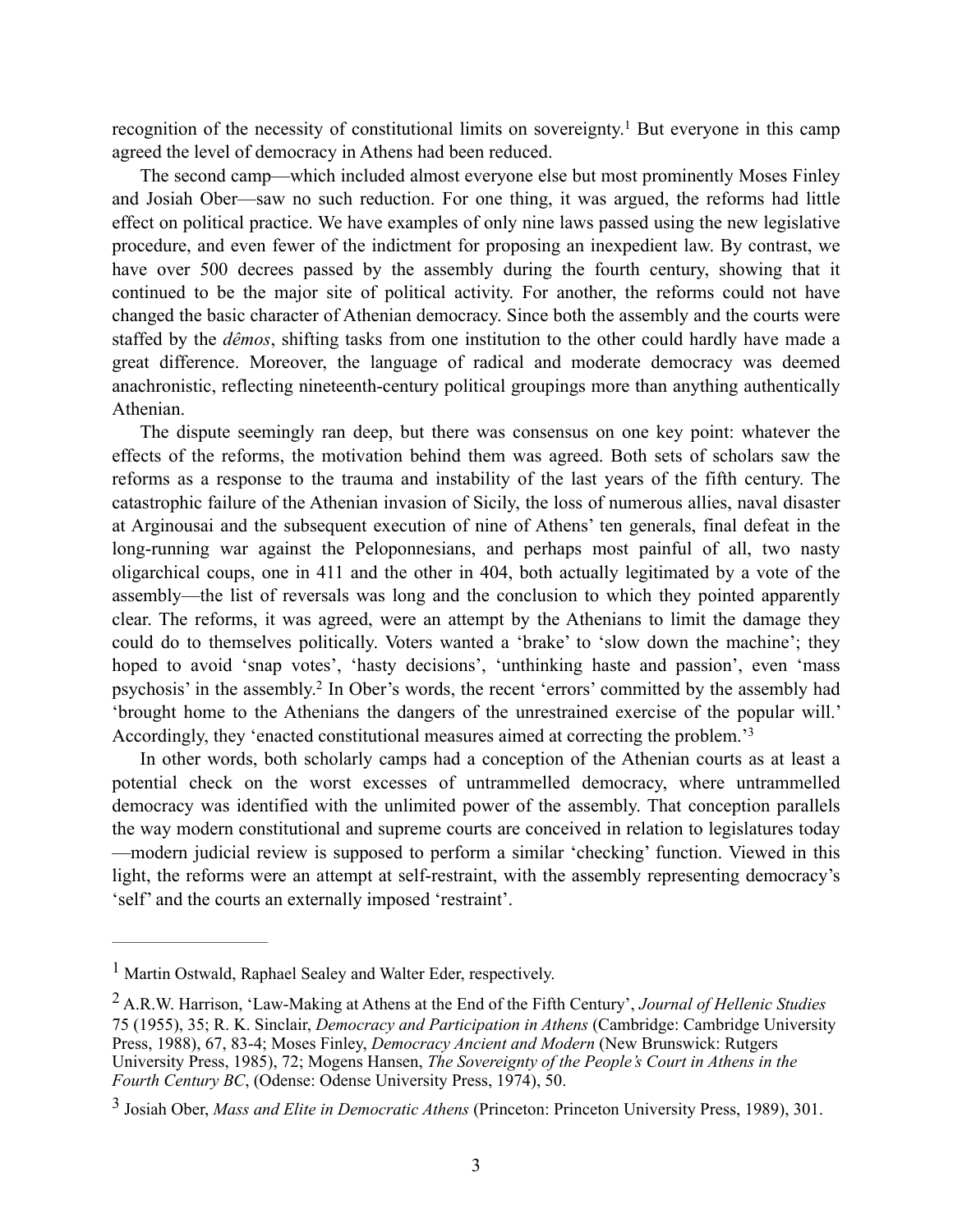The identification of the assembly with Athens' democratic 'self' is not in itself surprising. For most of the last two hundred years, the assembly has been regarded as the apogee of the Athenian political system, supported as necessary by the courts and council but nonetheless the dominant institution. But the implication that Athens' courts were expected to function as a restraint on the *dêmos* is another matter, for the available evidence does not support this interpretation at all. In fact, our sources consistently suggest that the Athenians saw their courts as the single most 'demotic' element in the political system, the institution most reliably on the side of the *dêmos* and most integral to its rule.

 In the *Politics*, Aristotle identified Athens' courts as the 'demotic element' in the sixthcentury political system of Solon (as compared to the 'aristocratic' elected offices and 'oligarchic' council of the Areopagos). He also stated explicitly that Solon 'appears to have established *dêmokratia* by constituting the courts from all the citizens.' The *Constitution of the Athenians*, a guide to the Athenian political system probably written by a student of Aristotle, took a similar view. Of the three reforms of Solon said to have most advanced the power of the *dêmos*, the one reported to have 'contributed most to the power of the masses' was the right of appeal to a demotic court, for the specific reason that 'when the *dêmos* is master of the vote' that is, the *psêphos*, the voting-ballot used in the courts though not in the assembly—'it is master of the state.' The same author asserted that since 403 the Athenian *dêmos* had been 'continually increasing the power of the masses', and though he did not immediately explain how, it seems likely that the increased power of the *dêmos* in the courts had something to do with it, since in his discussion of the political system after 403 the transfer of power to judicial panels forms an ongoing theme.

 The speeches and pamphlets that have survived from this era also suggest that the courts were perceived as a major bulwark of democracy. One speaker Lykourgos argued that the three things that most upheld Athenian democracy were its system of law, the vote of the judges, and the method of prosecution by which crimes were handed over to them. Another orator complained about certain phrases which had, he said, 'passed into your common speech', including 'in the law-courts lies your salvation' and 'it is the ballot box that must save the state'—the ballot box, that is, used exclusively in the courts. Finally, our most striking witness to the democratic significance of the Athenian courts is Plato. He was a notorious anti-democrat, of course, but his opinion is no less useful for that. It is very suggestive that throughout his work, when he criticizes the judgment and capacities of 'the many' (*hoi polloi*), the institutional context he has in mind is more often than not the courts.

 This evidence suggests another answer to the question of why the Athenians transferred significant political power from the assembly to judicial panels at the end of the fifth century: not to limit the authority of the *dêmos* but to extend it.

This answer certainly makes better sense of the reforms as a response to the traumas of the late fifth century, particularly the oligarchical coups. On the usual interpretation, we are asked to suppose that pro-democracy Athenians, fresh from victory over their oligarchical opponents, actually blamed themselves for the loss of power and eventual civil war they had suffered, because they had endorsed the coups in the assembly. But our evidence shows no sign of selfblame. Rather, ordinary Athenian voters seem to have been straightforwardly angry with the conspirators. That is the message of the decree of Demophantos, passed in 410 after the first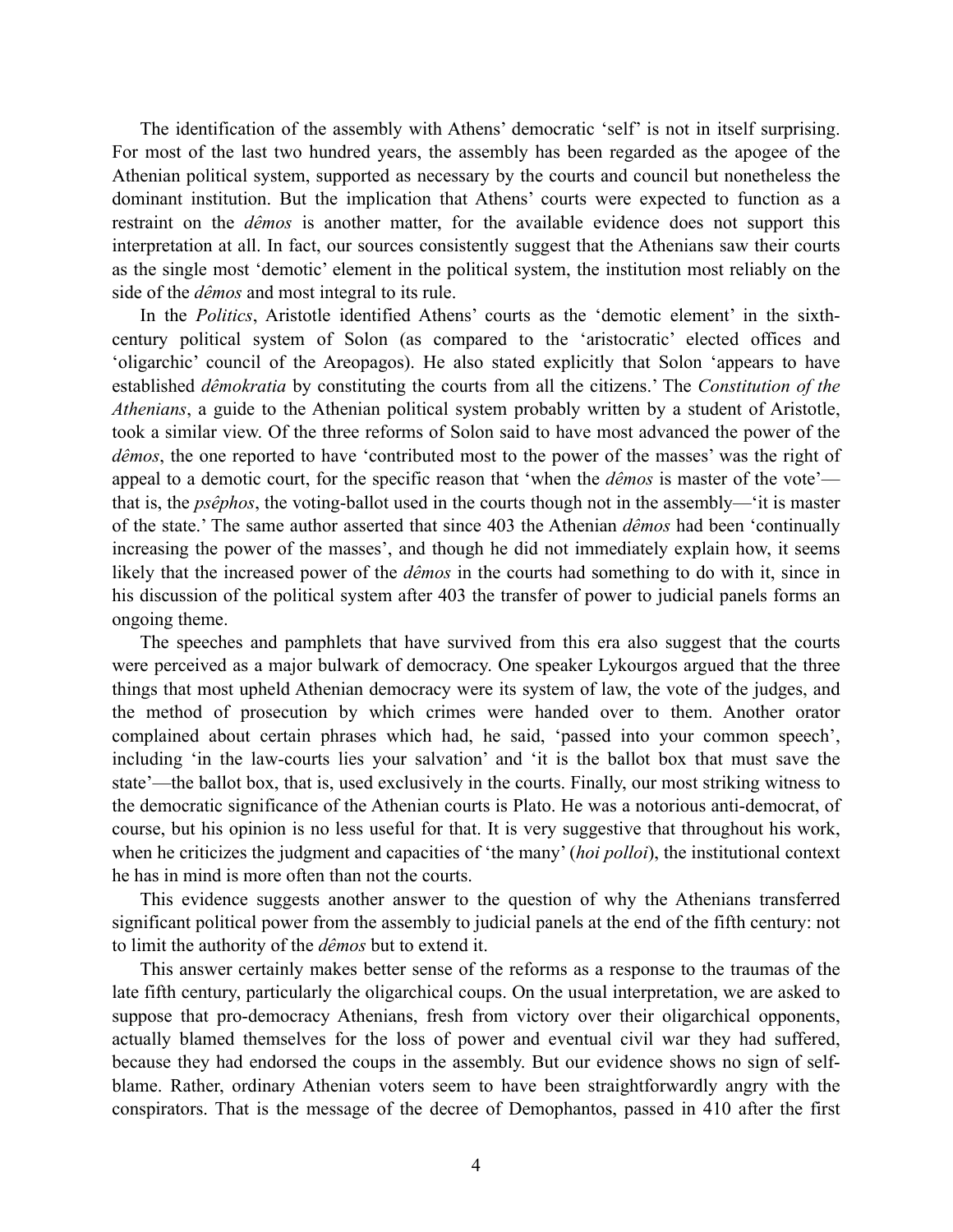coup had been put down, which directed that any individual who attempted to suppress democracy in future might be killed on sight. It is also suggested by the claim, found in several extant speeches, that the assembly, in legitimating the coups, had been forced by fear and deceit to vote against its wishes, not that it had itself 'erred'.

 Nevertheless, interpreting the reforms as a step towards more radical rather than more moderate democracy raises an important question. Why should the Athenians have believed that giving panels of sworn judges greater political powers would strengthen the rule of the *dêmos* overall? An examination of the composition, procedures, and functions of the courts as compared with those of the assembly suggests several possible answers. Taking these answers together, it seems quite plausible that Athens' judiciary could have been regarded as the leading vehicle of demotic rule—an interpretation that not only runs counter to the usual conception of Athenian democracy, but also invites serious consideration of some of the weaknesses of democracy today.

## *The Athenian Courts and Assembly Compared*

The Athenian assembly, as is well known, was open to all adult male citizens. Of course, that did not mean all those eligible could actually attend. At the beginning of the fourth century, the assembly's usual meeting-place on the Pnyx could fit from six to eight thousand people, meaning that only about a fifth of eligible citizens were be able to attend any given meeting. But there were no other limitations on entry. Any citizen who wished to take part could simply arrive at dawn and find himself a seat.

The courts were significantly smaller. A minimum of 500 citizens heard public cases (which included all political ones), while private cases were heard by a minimum of 200, though larger panels were also common. Entry was tightly controlled. The annual judicial roll comprised some 6000 people, chosen by lot from volunteers over the age of thirty. Upon being selected, each citizen swore the judicial oath and received an official nameplate. The courts sat most days, and no trial lasted longer than a day. Those who wished to judge simply turned up at dawn, handed in their nameplate, and waited to see if they were chosen. The selection and case-assignation process was random and increasingly complicated, reaching as many as nine rounds of sortition by the last third of the fourth century.

 Why might the composition of the courts have seemed especially likely to help the *dêmos*? There are two main possibilities. The first is their social make-up. The assembly, as far as we know, attracted a reasonable mix of rich and poor. Those who lived closest to the city may have been overrepresented, given the Pnyx's location in the centre of town, but comments from Plato, Xenophon and Theophrastus suggest a relatively diverse crowd. The courts, by comparison, seem to have featured a relatively greater proportion of poorer citizens. The crucial factor here is the provision of payment for judging, which was instituted by Pericles in the mid fifth century, apparently as a way to strengthen his popular power base against that of a wealthy rival. Payment for assembly-going was not introduced for another fifty years; hence early on in Athenian democratic history, acting as a judge became an easy way to supplement one's income, a prospect naturally more appealing to a poor man than to a rich one. The stipend was not huge by the fourth century, it was equivalent to about a day's low-paid manual labour—but the evidence we have suggests that it worked to attract the poor. The poverty of judges forms a running joke in Aristophanes, particularly *Wasps*, where the chorus is depicted as being unable to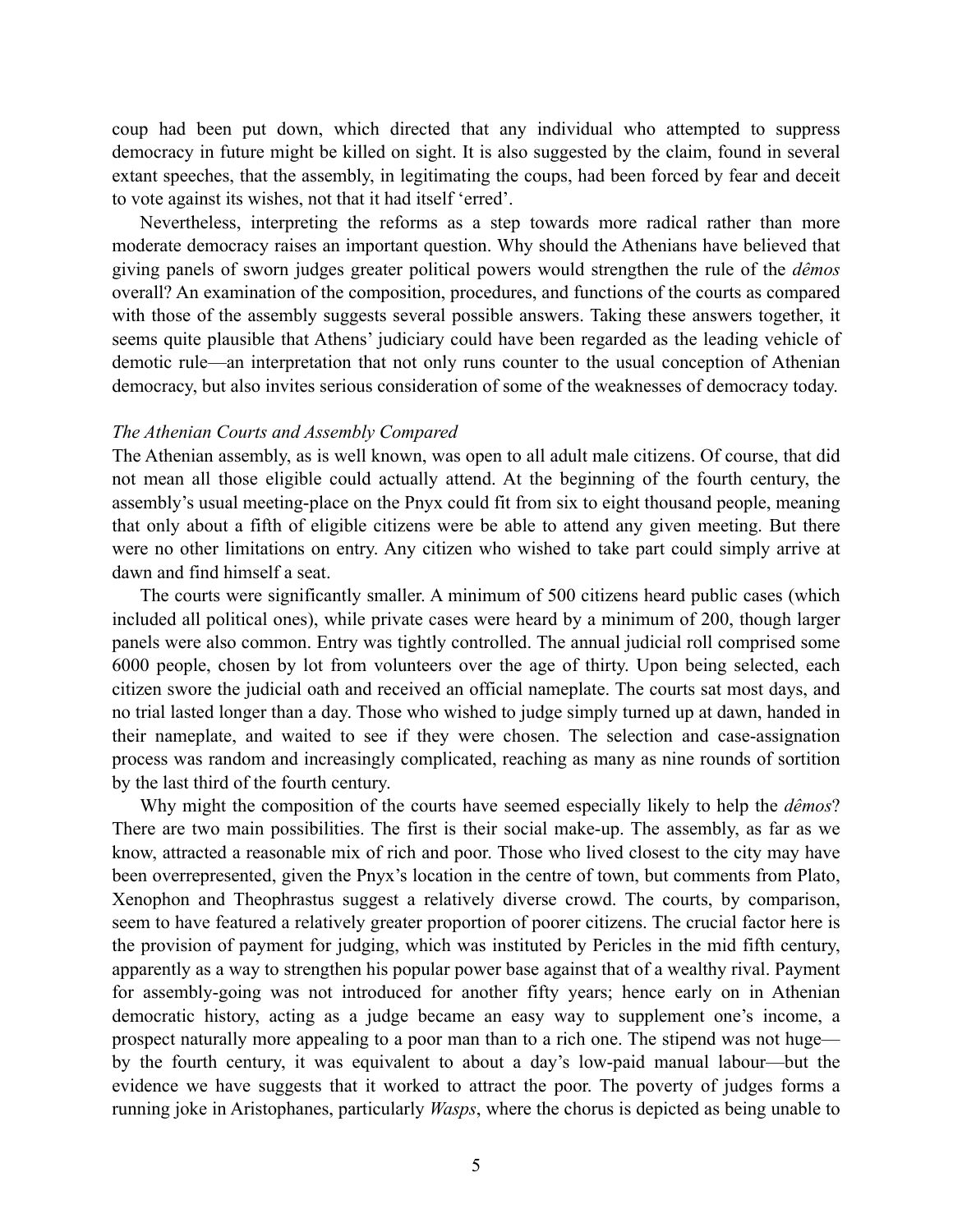eat if it cannot judge. Accordingly, it seems plausible that the courts may have been regarded as more likely than the assembly to favour ordinary voters rather than the elite.

 The second notable feature of the courts' composition is the difficulty of stacking or corrupting judicial panels. Nowadays the openness of the assembly is usually seen as a prodemocratic feature, but it was not an unmixed blessing from the point of view of the least powerful. Given the limited capacity of the venue, the outcome of votes could be manipulated simply by arriving earlier than one's opponents and with a larger number of supporters in tow. That was one factor in the success of the 411 coup: the meeting was held in small location outside town with an audience stacked in favour of the conspirators, and the result was the abolition of democracy. Aristophanes' *Assemblywomen* dramatizes a similar takeover: all the women have to do is arrive first thing in the morning and fill the front benches, and the result is women-only government. Such shenanigans were almost impossible in the courts. There was one notorious case of an entire judicial panel being bribed in 409, when it was still known in advance which judges would be hearing which cases. But the Athenians soon switched to assigning cases on the day of trial, and that seems to have worked well. Random selection shielded judicial panels from manipulation or outside interference, and as such protected the *dêmos*'s rule.

Judicial procedures probably also boosted the power of ordinary voters relative to professional politicians. In the assembly, anyone who wanted to could speak, and everyone present could vote. These features are normally regarded as democracy enhancing, but on closer inspection things look more complicated. Though all citizens had the right to speak, in practice the vast majority of attendees had no wish to visit the stage, nor would there have been time for many to do so. Accordingly, a relatively small group of political leaders dominated the scene. Hansen estimates that there were about twenty to forty regular speakers at any one time; others go higher, but the implication is the same. Most influence over decisions was limited to a very small proportion of assembly-goers. The problem for ordinary citizens was how to make use of those speechmakers without being ruled or abused by them—a difficult task. Nearly everyone involved in the two coups was a prominent politician. The leading conspirators in 411 had previously been considered committed democrats, while the men who became known as the Thirty Tyrants had initially been entrusted with the task of producing new laws.

The courts could not resolve the power disparity between speakers and listeners altogether, but restrictions on speech arguably ameliorated it. In the courts, only litigants and co-pleaders were allowed to speak, strict time limits were enforced, and, perhaps most importantly, the judges did not discuss cases among themselves. Once both sides had been heard, they simply moved to a vote. There was thus no formal opportunity for judges to influence each other's opinions. Each judge made up his mind independently of the others, so the outcomes reflected the will of all voters equally, rather than the views of the most dominant in the group.

The independence of thought of Athens' judges was also supported by the secret ballot. This was one more respect in which judicial procedures supported the political role of ordinary voters, and it was crucial. In the assembly, as noted, everyone could vote; but with thousands in attendance and numerous decisions to be taken at every meeting, that meant open voting, i.e. raising hands—and with that openness came vulnerability to intimidation. Thucydides emphasized the chilling effect on voters of the reign of terror outside the assembly immediately prior to the 411 coup. One democratic leader had been killed, and further violence and reprisals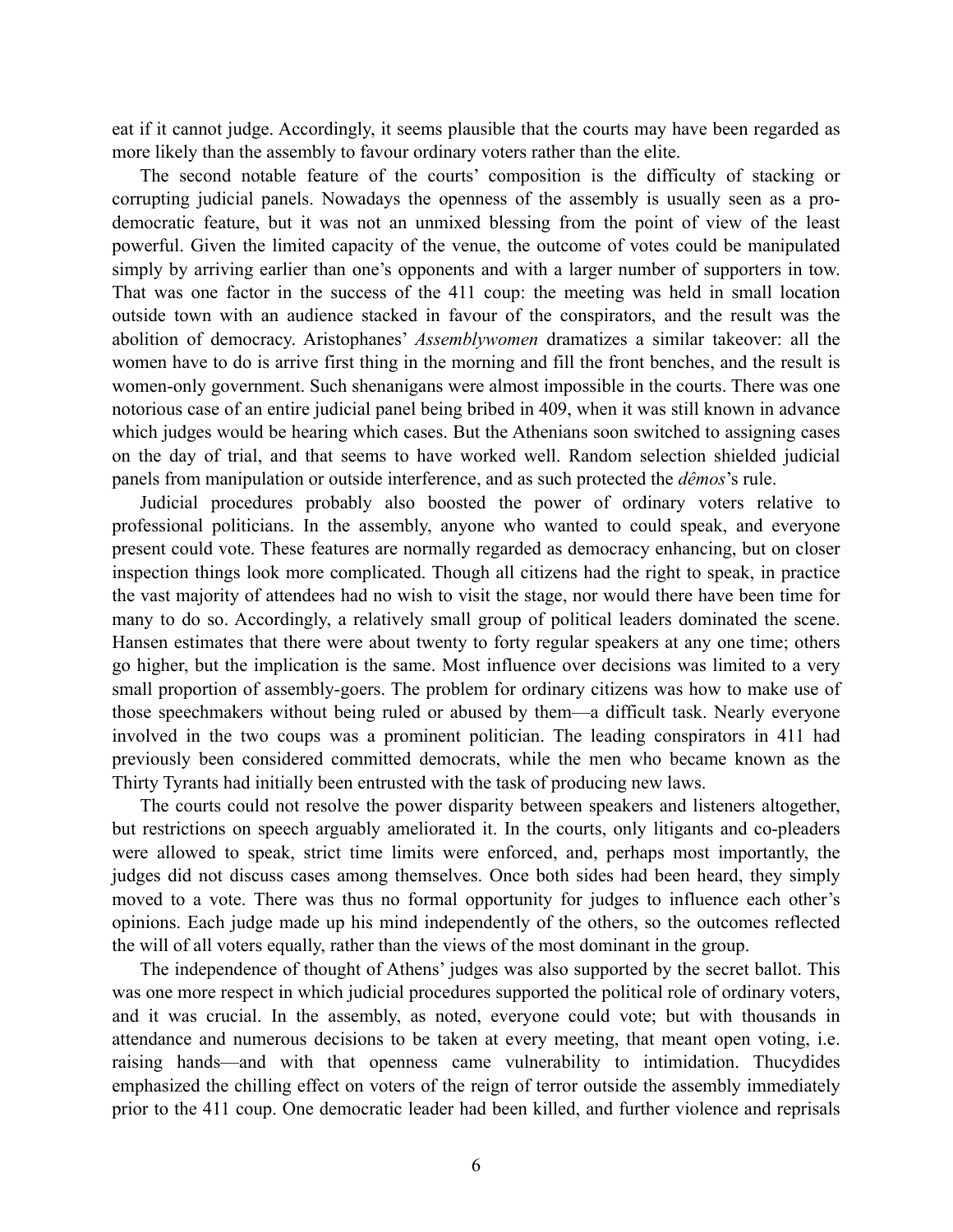seemed likely. Accordingly, as Thucydides observed, it was no great surprise that when the abolition of democracy was proposed, no one dared come out against it.

In the courts, however, citizens were free to vote as they pleased. All votes were cast secretly, and the process became increasingly sophisticated as time went by. In the fifth century, judges had a choice of two voting urns, one representing the prosecutor, the other the defendant. The urns were place side by side with a wicker funnel covering the openings, so when a judge dropped his ballot in it was hard for an onlooker to see which he had chosen. By the mid fourth century the method had been refined. Each judge was given two ballots, a pierced one representing the prosecutor and an unpierced one representing the defendant. When held between thumb and forefinger it was impossible to tell which was which, and judges simply dropped the one they wished to count into a bronze urn, the discard into a wooden one. There was no longer any need for the wicker funnel. The fact that the piercings were completely hidden protected judges from either reprisals or the promise of rewards, making judicial decisions a better reflection of the will of those involved.

Certain other features of the courts may also have boosted their democratic credibility. Judges had to be over thirty—perhaps because young men were widely perceived as unreliable, emotionally immature, and more likely than the average citizen to support oligarchy. The fact that judges swore the judicial oath, which included clauses against oligarchy and tyranny, must also have played a role. But perhaps the most powerful reason for democrats to extend the powers of judges has to do with the traditional political functions of the courts.

 As Aristotle suggests, deciding what was just was not only one of the two essential components of Greek politics: historically, it seems to have been perceived as the supreme political task. Our earliest depiction of a Greek trial scene, engraved on the shield of Achilles in the *Iliad*, is famous for several reasons, but one especially interesting feature is its context. The shield depicts two scenes, one in wartime, one in peacetime, and judicial activity is evidently taken to be emblematic of a peaceful civil society. The political significance of judging is reinforced in Herodotus's *History* in the account of Deiokes, who becomes king exclusively because of his success as a judge. Aeschylus, in the *Oresteia*, also ties political stability to judicial activity, while Aristotle, in the *Politics*, described *dikê*, the determination of what is just, as the 'backbone of the political community'. Kleanthes, the Stoic philosopher, went further, defining the *polis* as 'a habitation where people seek refuge for the purposes of the administration of justice.'

 Judicial activity was especially strongly implicated in the rise of democracy in Athens. Aristotle's only extant discussion of Athenian politics put the *dêmos*'s control of the courts centre stage, while in the fifth century, Ephialtes' and Pericles' use of the courts to dock the power of the council of the Areopagos was considered a major watershed. The history of democratic reversals in Athens is also suggestive. The only thing on the agenda at the 411 meeting at which the coup was launched was the suspension of the rights of citizens to impeach speakers or to prosecute them for making illegal proposals. One of the first moves of the Thirty Tyrants in 404 was also to rescind these powers.

 Why were such political charges so important? The answer, I would argue, lies in the control they gave ordinary citizens *en masse* over those who took prominent individual political roles. Athenian politics suggests important distinctions among what we may call governing, leading,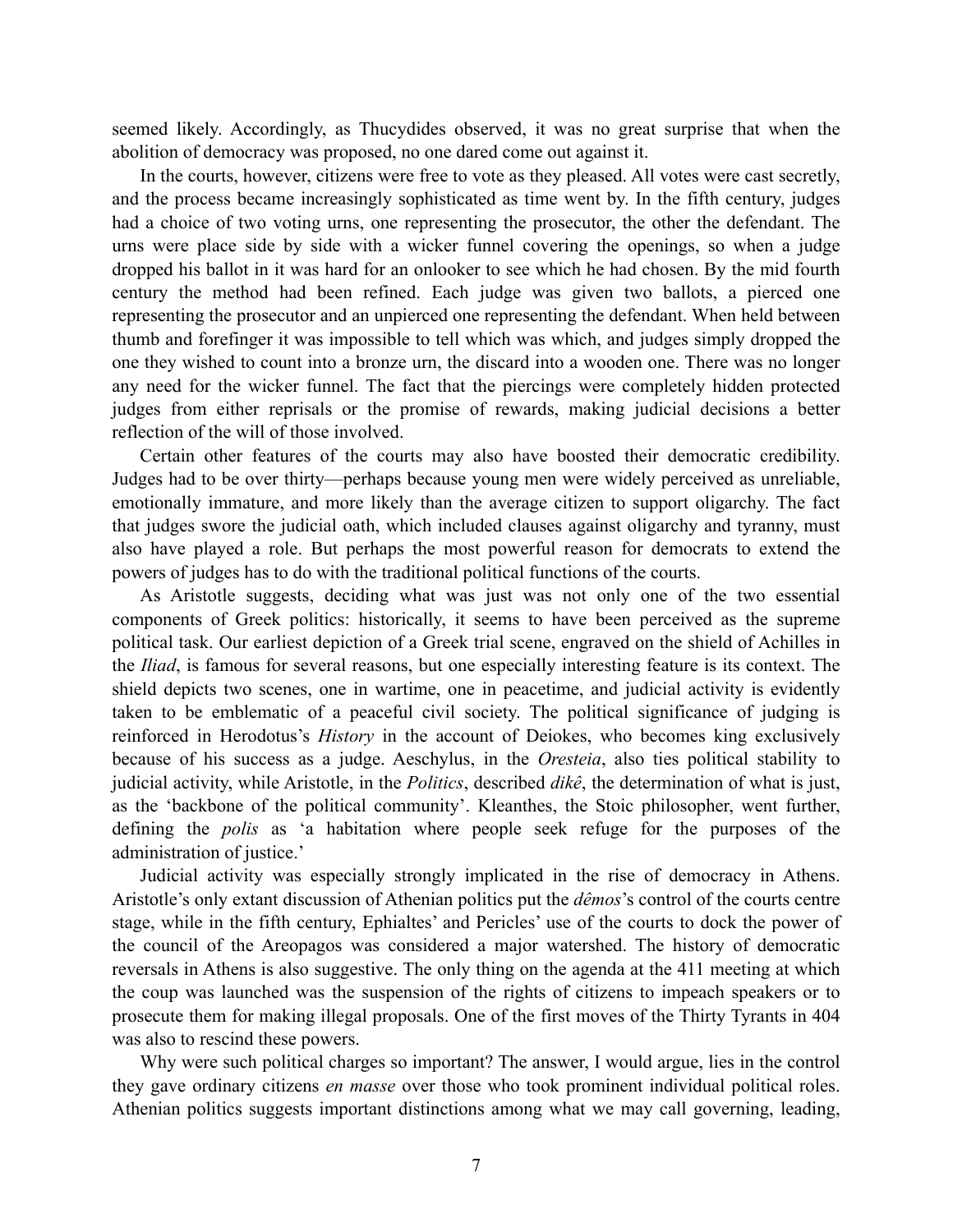and ruling. Governing was the task of hundreds of low-level magistrates (*archai*) and councillors chosen by lot, who individually enjoyed little power and who were regularly held to account by a system of pre-tenure scrutinies and post-tenure audits. More significant power was enjoyed both by individual leaders (*dêmagogoi*), i.e. politicians, and by voters acting collectively in the assembly and the courts. But there was a crucial difference between politicians, who influenced decisions by arguing for them publicly, and ordinary voters, who actually made those decisions. It was the latter that constituted ruling (holding *kratos*), and more than anything, what prevented the *dêmos*'s political leaders from usurping that rule was the *dêmos*'s power over them in the courts.

 A passage from Aristophanes' *Knights* (424) suggests how the Athenian assembly and courts together facilitated the delicate balance of power between the *dêmos* and its leaders. Towards the end of the play, the Knights (members of Athens' second-highest socio-economic class) accuse Demos, the play's leading character, of being too easily manipulated by politicians. Demos replies: 'There's purpose in this foolishness of mine. I relish my daily pap, and I pick one thieving political leader to fatten; I raise him up, and when he's full, I swat him down.' What is crucial to note are the locations of this 'raising' and 'swatting' respectively. As the knights (who apparently accept Demos's claim) observe, politicians are 'raised' in the assembly. And as Demos explains, they are 'forced to regurgitate whatever they've got from me' in the courts, using the funnel used to conceal judges' votes as a 'probe'.

 What is regurgitated in the play is money. Yet it may equally be considered power. The dominance of political leaders in the assembly, predicated on the *dêmos*'s sufferance, is reversed in the courts, where they may be humiliated at the *dêmos*'s hands. This suggests two points: first, the interdependence of the assembly and courts— demotic rule requires both—and second, the courts' *final* significance. The 'fattening' process to which Demos refers would be selfundermining without some way of recovering the goods, and to that extent the entire system depends on the *dêmos*'s judicial function.

 If so, a new explanation of the late fifth-century reforms presents itself. In extending the power of judges at the end of the fifth century BCE, Athens' voters were not seeking to restrain *themselves*. Rather, they were—as usual—using their courts to limit the influence of their political class. They were bolstering the strength of that branch of government in which their own greatest strength—and their leaders' greatest weakness—lay.

## *Conclusion*

The significance of demotic judicial activity in the ancient world raises an obvious question: what has changed? Obviously, such popular judicial power does not exist today. Even when juries play a role in decision-making, they lack the ultimate authority enjoyed by Greek judicial panels, since they judge only 'fact' rather than 'law' and are subject to instruction by the presiding judge. Still more striking, judicial processes are no longer standardly used to hold politicians and office-holders to account. Criminal actions may of course be prosecuted in the ordinary way, but the special political charges, scrutinies, and audits that were commonplace in the ancient Greek world are no longer with us. Aristotle treated elections and audits as two sides of the same coin; today, the only regular mechanism available to us to discipline our politicians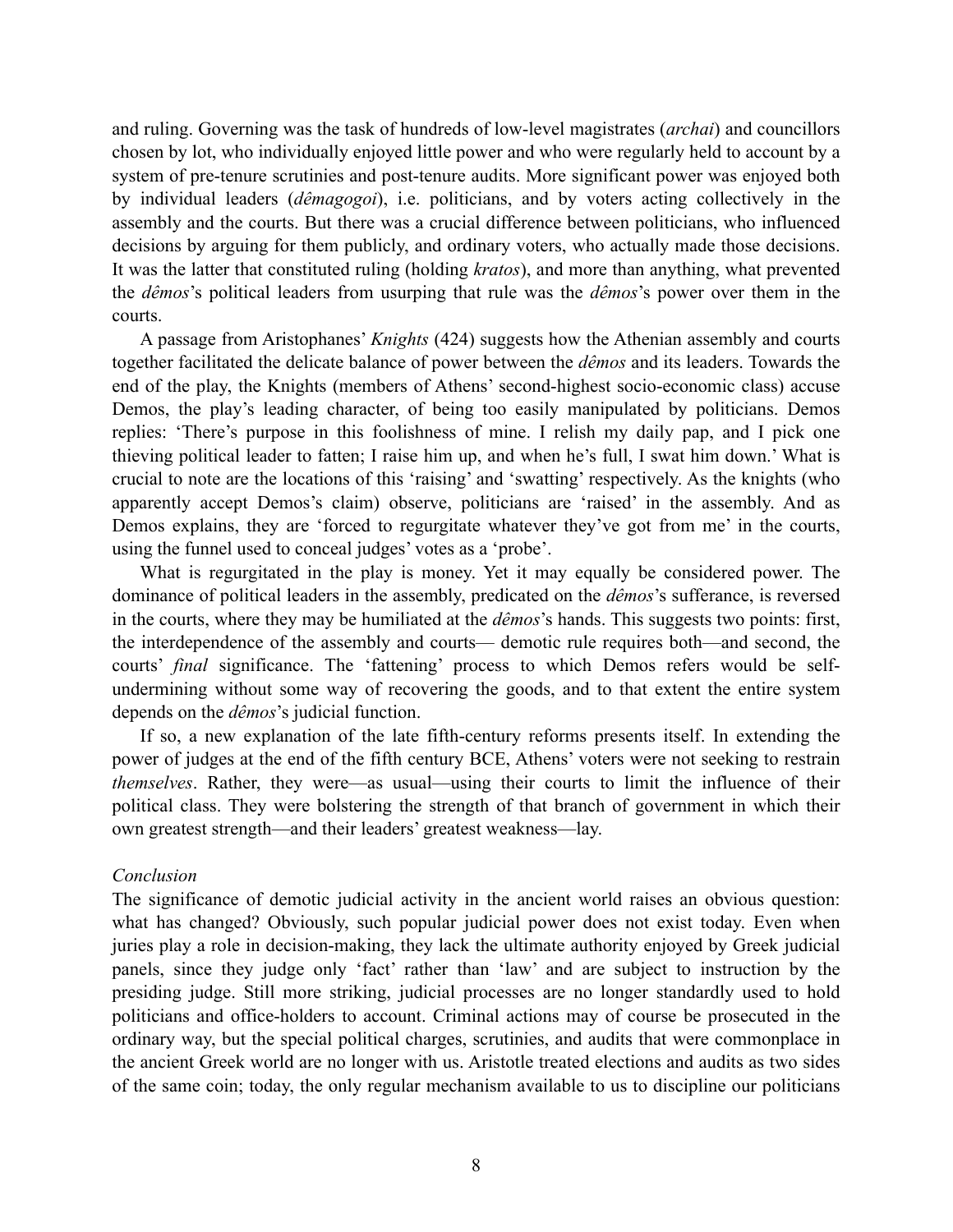is to un-elect them at the next available opportunity. By Athenian standards, this represents a huge loss of accountability. Yet it is a loss of which most modern citizens are not aware.

How did control of the administration of justice cease to seem a fundamental element of democratic politics? One part of the answer may well lie in the work of Athenian democracy's most celebrated critic, Plato. A remarkably large proportion of Plato's oeuvre—enough, perhaps, to suggest the motivation for his entire philosophical project—is devoted to producing an account of justice that shows it to be unamenable to being decided by the votes of large numbers of ordinary people. Plato's justice is a transcendent form, something that only a small number of specially trained or inspired people can access: according to Plato, the philosophers.

The key idea that emerges in Plato's account is that there is an independently existing right answer 'out there' to questions of justice that judges (among others) must try to reach. This idea does not seem to have been part of the Greek conception of justice prior to Plato. Rather, most Greeks seem to have taken the perceptions of the community to be the only available benchmark of what is just. But Plato's seemingly novel conceptualization had a major influence on the development of the Western political tradition and arguably continues to influence our thinking about justice to this day. One result of that is that what the Athenians took to be a foundational pillar of democracy, the control of the administration of justice by ordinary people, now appears far-fetched, even dangerous. Rather, expert, highly trained judges—the modern analogue of Plato's philosophers—are expected to deliver appropriate results for the rest of us, results that get as close as possible to the 'right answer' suggested by the laws themselves.

 This is not the occasion to delve further into the details of Plato's intervention, or the alternative conceptualization of justice that underpinned Athenian democratic practice.<sup>4</sup> I will close, instead, by addressing three things my account of this difference between ancient and modern democracy suggests about the concept of decay.

First, if I'm right about Plato's contribution—and perhaps even if I'm not—it would seem that decay, understood here as systemic breakdown and loss over time, is not always a 'natural' phenomenon but is sometimes willed, innovated, and intentional. At least in politics, human intervention and choice may lie at the bottom of what may later appear to be a natural or expected state of affairs.

Second, it is easy for the 'post-decay' state of affairs to come to seem natural, so observers do not recognize that decay has occurred—or if they do, they don't fully realize its significance. If what's lost has truly been lost, it can be difficult or impossible to see the void where it used to be.

Here I am thinking of the difference between the interpretation of the late fifth-century reforms I have presented and the view held over the past thirty years. The late fifth-century extension of the powers of Athenian judges has been conceived as a more or less significant restraint on democracy in the absence of any primary evidence suggesting that the Athenians perceived their courts along those lines, even by the very best scholars of Athenian democracy in the world, and even though all those scholars also know perfectly well that the courts in Athens were highly democratic and politically powerful institutions. On my interpretation, one scholarly

A full account appears in D. Cammack, 'Plato and Athenian Justice', *History of Political Thought* 36:4 4 (2015), pp. 611-642.